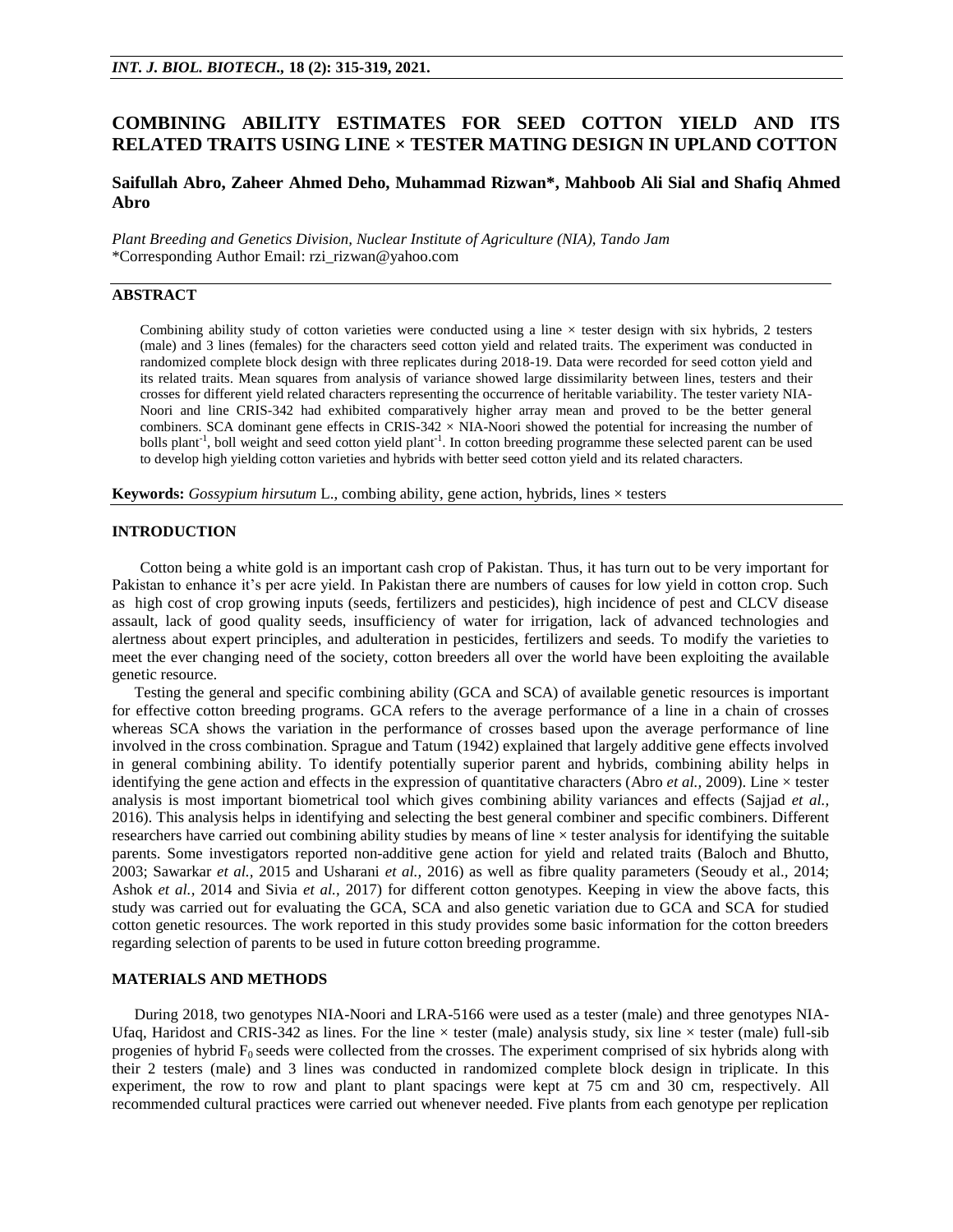were randomly tagged for field observations. Data on phenological (plant height and number of sympodial branches/plant) and yield traits (number of bolls and seed cotton yield/plant) were recorded among each line, tester (male) and hybrids were recorded. The recorded data for each parameter were analyzed by following Steel *et al*. (1997). The mean square from line  $\times$  tester (male) design, combining ability variances and effects were computed according to the procedure given by Kempthorne (1957) and practiced by different researchers (Baloch and Bhutto, 2003 and Aslam *et al.,* 2015).

# **RESULTS AND DISCUSSION**

Line  $\times$  tester analysis is an important biometrical tool which shows the ability of genotypes to combine in general and specific cross combinations and provides information on GCA & SCA variances and effects (Sajjad *et*   $al$ , 2016). Line  $\times$  tester analysis helps to recognize and select best general and specific combiner. The mean squares of GCA presented in Table 1 revealed significant difference for all the traits. Sivia *et al.* (2017) also computed the mean squares from line × tester (male) design and GCA and SCA variances and observed significant differences among studied traits. The mean performance of parents and their hybrids from present study are presented in Table 2 which indicates that pollinator NIA-Noori when crossed with female line Haridost gave tall plant (138 cm) which means the line (female) Haridost has good additive gene effect to increase the height. While, the lowest GCA effect was shown in line (female) CRIS-342 and tester NIA-Noori. When NIA-Noori tester crossed with female line (female) CRIS-342 produced dwarf plants. The highest number of sympodial branches (23.3) and boll weight (3.9 g) were recorded with hybrid NIA-Ufaq × NIA-Noori. Tester NIA-Noori when crossed with line (female) CRIS-342 gave higher seed cotton yield (156 g/plant).

## **Combining Ability (Variance and Effects)**

#### **Plant Height (cm)**

Line (female) Haridost indicated higher GCA estimates and proved good combiner having additive gene effect to control the plant height (Table 3). Therefore, haridost could be chosen as general parent to be crossed with any pollinator to control the height. Whereas, in the same character, plant height, the pollinator NIA-Noori when crossed with line (female) CRIS-342 and pollinator LRA-5166 crossed with Haridost gave higher SCA (11.67 & 22.83) than the GCA (Table 4). Both the pollinators formed good combinations for height having predominant gene effect to pollinators control the height. Both pollinators could be given priority in hybridization programme with the prediction of choice improvement in height of cotton because both pollinators possesses dominant gene. Whereas, CRIS-342  $\times$  NIA-Noori and NIA-Ufaq  $\times$  LRA-5166 crosses have dominant gene to reduce the height to dwarfism in plant. The results are in accordance with the results of Baloch and Bhutto (2003) and [Usharani](http://researcherslinks.com/current-issues/Studying-Combining-Ability-and-Heterosis/24/1/1462/html#Usharani--C.V.--S.M.-M) *et al.* (2016). Kalwar *et al.* (1998) and Khan *et al*. (2003) reported non-additive gene action for plant height. Lukonge *et al*. (2008) opposed these results by reporting additive gene action for this trait. [Khan et al. \(2015\)](http://researcherslinks.com/current-issues/Studying-Combining-Ability-and-Heterosis/24/1/1462/html#Khan--M.N.--S.A.-Malik--a) also observed such contradictory results. Jatoi *et al.* (2010) and Patel et al. (2014) results also revealed non-additive and additive type of gene action for plant height.

#### **Sympodia Branches/Plant**

Results presented in Table 3 suggested that among the lines (female) NIA-Ufaq and NIA-Noori tester (male) exhibited maximum GCA effects indicated good combiners having additive gene effect to improve the number of sympodial branches/plant. If the parent NIA-Noori is used in the hybridization programme, the promising progenies could be developed and selected to increase number of sympodial branches per plant. Whereas, among the hybrids the NIA-Noori tester (male) crossed with NIA-Ufaq and LRA-5166 with CRIS-342 and NIA-Ufaq lines (female) resulted higher magnitude of SCA revealed that both pollinators have dominant genes and proved as best specific combiners (Table-4), suggested that both the hybrids could be used in breeding programme to increase sympodial branches/plant. These findings are in accordance with those of Abro et al. (2009), Sayal *et al*. (1999), Zia-ul-Islam (2001) and Baloch (2004).

#### **Boll Weight (g)**

The results revealed that line (female) CRIS-342 and NIA-Noori tester (male) showed higher GCA for boll weight, and could successfully be improved through selection from segregating populations (Table 3). While, among hybrids, higher SCA effects were showed by the NIA-Noori tester (male) crossed with Haridost and CRIS-342 for traits boll weight (Table 4). Dominant gene is responsible for expression of these traits and also insinuating the feasibility of hybrid improvement in this study. Where, the cross NIA-Noori tester (male) with NIA-Ufaq showed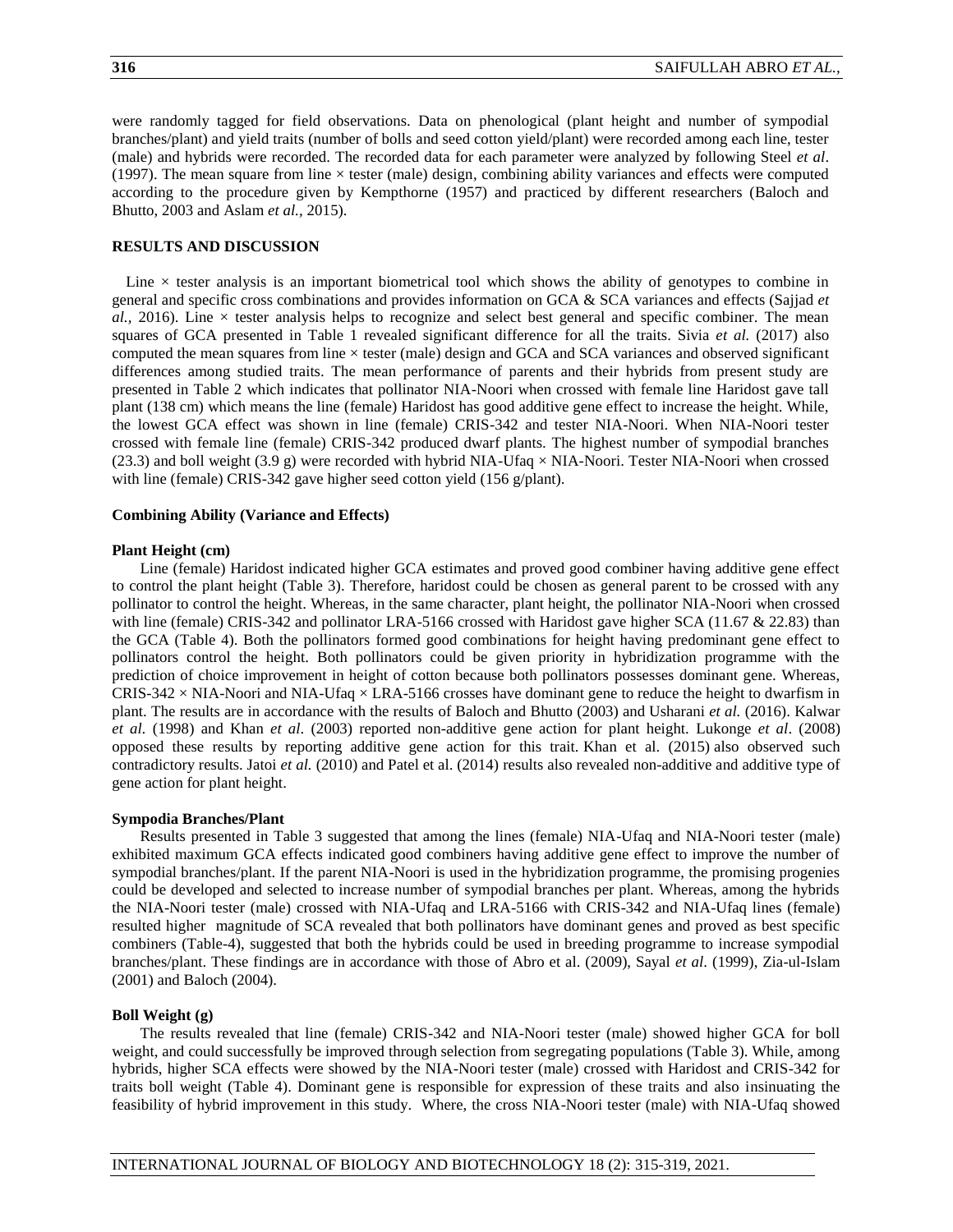positive SCA. It is evident that the character is controlled by dominant genes affect for this trait. These findings are coinciding with the results of (Baloch and Baloch 2005, Baloch *et al.*, 2008, Iqbal *et al.,* 2004, Meena *et al*., 2001 and Zia ul Islam *et al*., 2001). The results are in accordance with the findings of [Usharani](http://researcherslinks.com/current-issues/Studying-Combining-Ability-and-Heterosis/24/1/1462/html#Usharani--C.V.--S.M.-M) *et al.* (2016), Kalwar *et al.* (1998) and Khan *et al.* (2003) who reported non-additive type of gene action for boll weight.

Table 1. Mean squares from analysis of variance (ANOVA) of quantitative and qualitative characters for line  $\times$ tester analysis in cotton genotypes.

| <b>Source of variance</b> | D.F            | <b>Plant height</b><br>(cm) | Symp.<br><b>Branches</b><br>/plant<br>(No.) | <b>Bolls Plant</b> <sup>1</sup><br>(No.) | Boll wt.<br>(g) | <b>Seed</b><br>cotton<br>yield/plant<br>(g) |
|---------------------------|----------------|-----------------------------|---------------------------------------------|------------------------------------------|-----------------|---------------------------------------------|
| Replications              | 2              | 88.84                       | 9.8485                                      | 30.2121                                  | 0.33091         | 71.27                                       |
| Genotypes                 | 10             | 493.14**                    | 14.6242**                                   | 91.8970**                                | $0.25085**$     | 1416.05**                                   |
| Parents                   | $\overline{4}$ | $503.93$ **                 | $22.567**$                                  | 106.567**                                | $0.34333**$     | 536.600ns                                   |
| P vs.C                    |                | 285.88**                    | $8.3639**$                                  | 241.536**                                | $0.02571**$     | $5200.1**$                                  |
| Crosses                   | 5              | 525.96**                    | 9.5222ns                                    | 50.2333**                                | $0.22189**$     | 1362.80**                                   |
| Lines (female)            | 2              | $1086.9**$                  | 11.556ns                                    | $108.500**$                              | 0.12056ns       | 2121.50**                                   |
| Tester (male)             |                | $0.89$ ns                   | 16.056ns                                    | 6.722ns                                  | $0.6806**$      | 2048.00**                                   |
| Line $\times$ Tester      | 2              | 227.56**                    | 4.2222ns                                    | 13.722ns                                 | $0.0206$ ns     | 261.500**                                   |
| Pooled error              | 20             | 0.348                       | 1.4152                                      | 1.1788                                   | 0.0086          | 27.27                                       |

Table 2. Mean performance of hybrids and parents for quantitative and qualitative characters line  $\times$  tester analysis in cotton genotypes.

| <b>Genotypes</b>     | Plant height<br>(cm) | Symp.<br><b>Branches</b><br>/plant<br>(No.) | <b>Bolls</b><br>Plant <sup>1</sup><br>(No.) | Boll wt.<br>(g)   | <b>Seed</b><br>cotton<br>yield/plant<br>(g) |
|----------------------|----------------------|---------------------------------------------|---------------------------------------------|-------------------|---------------------------------------------|
| NIA-Ufaq x NIA-Noori | 129.67c              | 23.3a                                       | 32.0c                                       | 3.90a             | $125$ bc                                    |
| Haridost x NIA-Noori | 138.00 a             | 20.3 <sub>b</sub>                           | 33.0c                                       | 3.60c             | $119 \text{ cd}$                            |
| CRIS-342 x NIA-Noori | 101.00 i             | 19.0 <sub>b</sub>                           | 38.7a                                       | 3.80 <sub>b</sub> | 156a                                        |
| NIA-Ufaq xLRA-5166   | 123.00e              | 19.7 <sub>b</sub>                           | 27.3e                                       | 3.30e             | 92 f                                        |
| Haridost x LRA-5166  | 131.33b              | 18.7 <sub>b</sub>                           | 35.0 <sub>b</sub>                           | 3.20f             | 112d                                        |
| CRIS-342 x LRA-5166  | 115.67 g             | 18.7 <sub>b</sub>                           | 37.7a                                       | 3.40d             | 132 <sub>b</sub>                            |
| NIA-Ufaq             | 125.67 d             | 22.7a                                       | 24.0f                                       | 3.57c             | 84 f                                        |
| Haridost             | 131.00 b             | 19.7 <sub>b</sub>                           | 37.7a                                       | 3.40d             | 102e                                        |
| CRIS-342             | 119.33 f             | 18.7 <sub>b</sub>                           | 29.0 <sub>de</sub>                          | 3.40d             | 129 <sub>b</sub>                            |
| NIA-Noori            | 112.3 h              | 18.7 <sub>b</sub>                           | 23.0f                                       | 3.90a             | 113 d                                       |
| LRA-5166             | $97.67$ j            | 15.0c                                       | 32.0c                                       | 2.90 g            | 87 f                                        |

Similar letters are non significant in each row according to Duncam Multiple Range Test at p < 0.05.

Table 3. Estimates of GCA effects for quantitative and quality traits in five Parents data based on  $F_1$  generation in cotton.

| <b>Genotypes</b> | height<br><b>Plant</b><br>(cm) | Symp.<br><b>Branches</b><br>/plant<br>(No.) | Bolls plant <sup>-1</sup><br>(No.) | Boll wt.<br>(g) | Seed cotton yield /plant<br>(g) |
|------------------|--------------------------------|---------------------------------------------|------------------------------------|-----------------|---------------------------------|
| NIA-Ufaq         |                                | 1.66                                        | $-4.67$                            | 0.07            | $-14.17$                        |
| Haridost         | 11.5                           | $-0.33$                                     | $-0.67$                            | $-0.13$         | $-7.17$                         |
| <b>CRIS-342</b>  | $-14.5$                        | $-1.33$                                     | 5.33                               | 0.07            | 21.33                           |
| NIA-Noori        | $-0.33$                        | 0.66                                        | 0.67                               | 0.23            | 10.67                           |
| LRA-5166         | 0.33                           | $-0.66$                                     | $-0.67$                            | $-0.23$         | $-10.67$                        |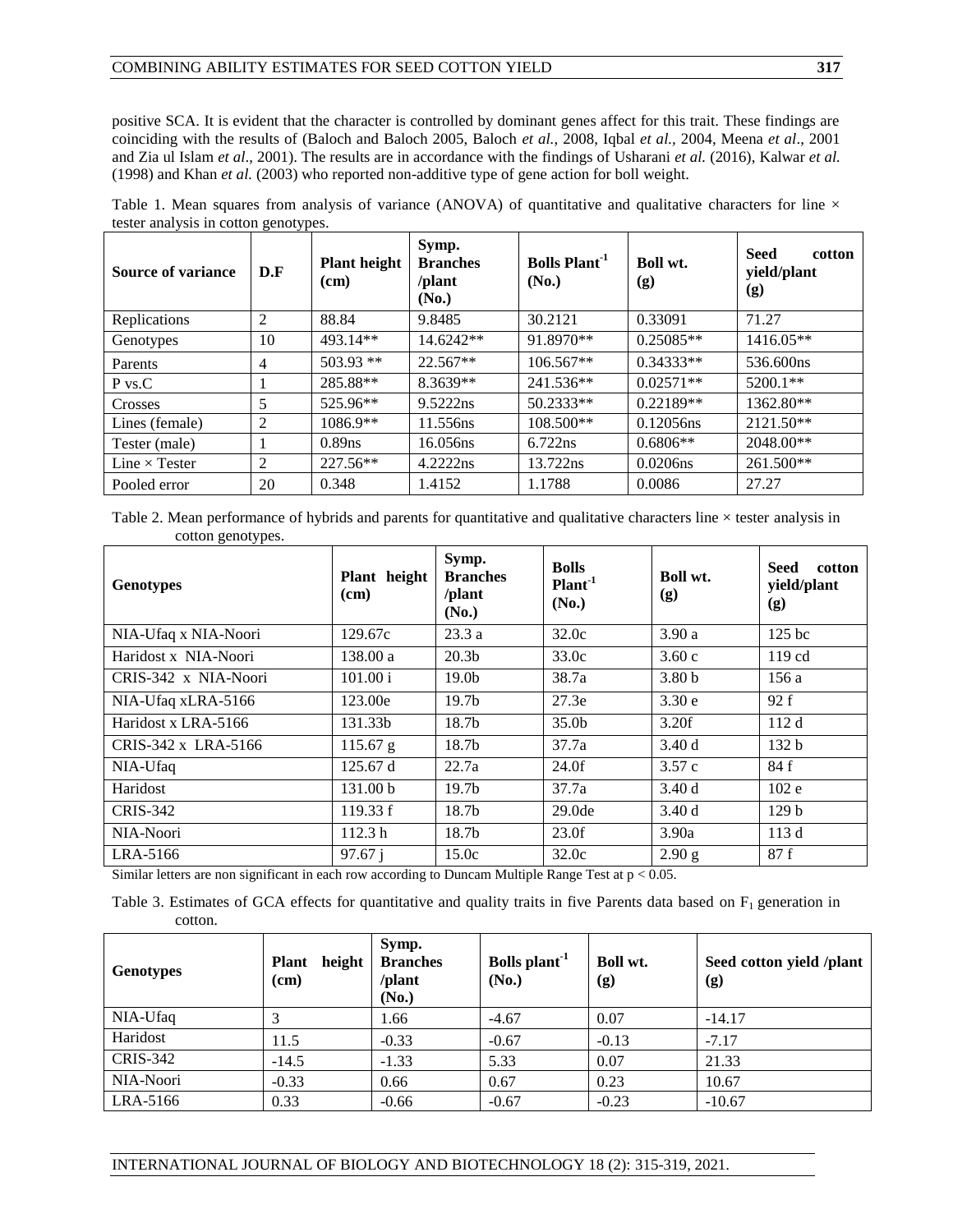| <b>Hybrids</b>       | Plant height<br>(cm) | Symp.<br>branches<br>/plant $(No.)$ | Bolls plant <sup>-1</sup><br>(No.) | Boll wt.<br>(g) | <b>Seed</b><br>cotton<br>yield/plant<br>(g) |
|----------------------|----------------------|-------------------------------------|------------------------------------|-----------------|---------------------------------------------|
| NIA-Ufaq x NIA-Noori | 3.33                 | 1.3                                 | 1.3                                | 0.1             | 5.8                                         |
| Haridost x NIA-Noori | 11.67                | $-0.3$                              | 3.7                                | 0.2             | 21.2                                        |
| CRIS-342 x NIA-Noori | $-33.17$             | $-2.7$                              | 6.3                                | 0.2             | 29.8                                        |
| NIA-Ufaq x LRA-5166  | $-11.83$             | 0.7                                 | $-5.3$                             | 0.1             | $-12.8$                                     |
| Haridost x LRA-5166  | 22.83                | $-0.7$                              | $-5.7$                             | $-0.6$          | $-42.7$                                     |
| CRIS-342 x LRA-5166  | 7.167                | 1.7                                 | $-0.3$                             | 0.0             | $-1.3$                                      |

Table 4. Estimates of SCA effects for quantitative and qualitative traits in  $F_1$  hybrids of cotton genotypes.

#### **Number of Bolls/Plant**

Results for number of bolls/plant (Table 3) indicated that the line CRIS-342 (female) and NIA-Noori tester (male) showed higher GCA for bolls/plant suggested that these traits are controlled by additive genes and could successfully be improved through selection from segregating populations. If these parents, be used in the hybridization programme, this will increase number of bolls/plant. While, among hybrids higher SCA effects were showed by the NIA-Noori tester (male) crossed with Haridost and CRIS-342 for traits bolls/plant (Table 4). These findings are in accordance with those of Abro et al. (2009), Sayal et al. (1999) and Zia-ul-Islam (2001).

#### **Seed cotton yield/plant**

Table 3 indicated that the line CRIS-342 (female) and NIA-Noori tester (male) showed higher GCA for seed cotton yield/plant suggesting that this trait was controlled by additive genes and could successfully be improved through selection. While among hybrids higher SCA effects were showed by the NIA-Noori tester (male) crossed with Haridost and NIA-Noori for traits seed cotton yield (Table 4). Dominant gene is responsible for expression of these traits and also insinuating the feasibility of hybrid improvement in this study. Whereas the cross of NIA-Noori tester (male) with NIA-Ufaq showed positive SCA and dominant gene effect for this trait. These results are coinciding with the results of [Usharani](http://researcherslinks.com/current-issues/Studying-Combining-Ability-and-Heterosis/24/1/1462/html#Usharani--C.V.--S.M.-M) *et al.* (2016), Kalwar *et al*. (1998) and Khan *et al*. (2003).

#### **Conclusions**

From present study, it was concluded that the tester variety NIA-Noori and line CRIS-342 had exhibited comparatively higher array mean and proved better general combiners among the testers and lines for most of yield and yield contributing traits under study. SCA, dominant gene affects in hybrid CRIS-342  $\times$  NIA-Noori among the crosses for increasing the yield and related traits.

#### **REFERENCES**

- Abro, S., M.M. Kandhro, S. Laghari, M.A.Arain and Z.A.Deho (2009). Combining ability and Heterosis for yield contributing traits in upland cotton. *Pak. J. Bot.,* 41(4):1769-1774.
- Ashok, K., R. Ravikesavan and K.S.L. Prince (2014). Combining ability estimates for yield and fibre quality traits in line × tester crosses of upland cotton, (*Gossypium hirsutum*). *Int. J. Biol.,* 2(1): 179-183.
- Aslam, M., Q. Sohail, M.A. Maqbool, Q.U. Zaman, and S. Bano (2015). Combining ability analysis and genetic inheritance of salt tolerance indicators in maize (*Zea mays*) following diallel mating design. *Int. J. Agric. Biol.,* 17: 523‒530.
- Baloch. M.J., M.B, Kumbher, W.A. Jatoi and N.Fatima (2008). Estimates of genetic parameters from line (female)  $\times$ tester (male) mating design for some quantitative traits in upland cotton (*Gossypium hirsutum* L.). *Pak. J. Ind. Res.,* 51(1): 36-41.
- Baloch, M.J. and Q.B. Baloch (2005). Combining ability estimates for earliness in cotton leaf curl virus resistant inbred parents. *Proc. Pak. Acad. Sci.,* 42: 7-12.
- Baloch, M.J. (2004). Combining ability estimates of cotton leaf curl virus resistant inbred parents for yield and fiber characters in upland cotton. *J. Cytol. Genet.,* 5: 191-197.
- Baloch, M.J. and H.U. Bhutto (2003). Design –II analysis of estimating general and specific combining ability effects of cotton leaf curl virus resistant inbred parents. *Zagazig J. Agric. Res.,* 30: 635-639.
- Iqbal, M.Z., N.I. Khan and G. Ahmad (2004). Line × tester analysis for inheritance study in cotton. *Pak Cottons.* 48: 21-29.